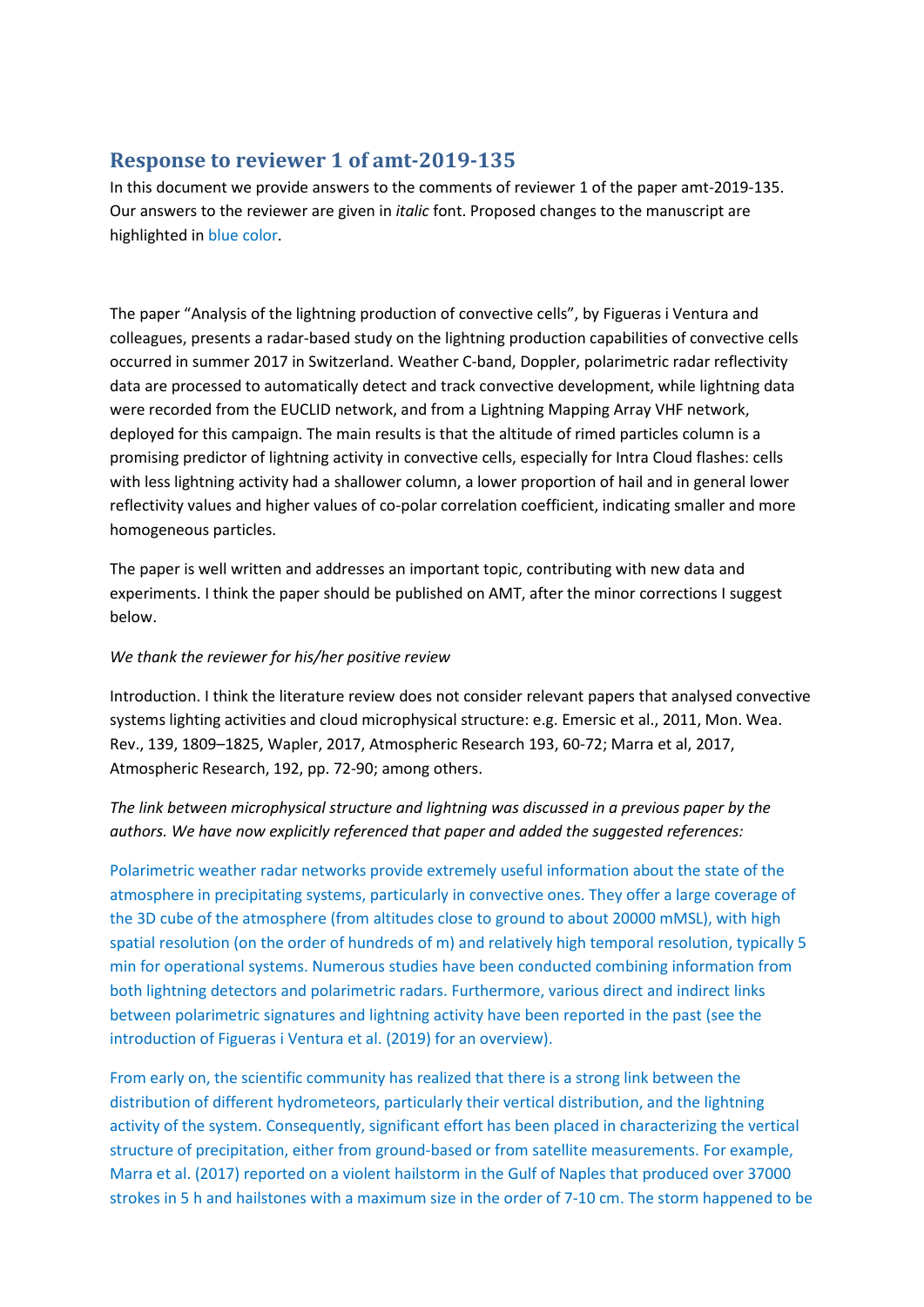observed by an overpass of the Global Precipitation Measurement Mission Core Observatory (GPM-CO). The on-board Dual-frequency Precipitation Radar (DPR) observed 40 dBZ echo top heights of up to 14 km, indicative of strong updraft, and observations from both DPR and ground-based radar indicated the presence of large graupel/hail particles at the time where there was an increase in the intracloud positive stroke fraction as observed by the lightning network LINET. Buiat et al. (2017) analyzed a total of 12 convective events over Italy that were observed by the Cloud Profiling Radar (CPR) on board of the CloudSat satellite. A high correlation was found between the 5 number of strokes, detected by LINET, and the vertical distribution of ice particles, as estimated from the CPR products. A high ice water content and large effective radius of the ice particles favoured and increase in CG stroke occurrence.

Phase-array radar technology may have the potential to greatly improve the characterization of the precipitating systems where lightning occurs thanks to the fact that their fast scanning may better capture the evolution of the rapidly evolving convective cells. In this context a study by Emersic et al. (2011) is noteworthy. The authors examined data of a hail-producing storm on 15 August 2006 in Oklahoma obtained by the National Weather Radar Testbed Phased-Array Radar. Interestingly, it was found that, while there was a first surge in lightning when the storm's updraft first intensified, a second updraft later on actually coincided with a decrease in total flash rate. The authors attribute this behaviour to the formation of wet hail preventing hydrometeor charging.

Another study, by Carey and Rutledge (2000), reported on a tropical convective complex over the Tiwi Islands on 28 November 1995, observed by a C-band polarimetric radar. It is noteworthy that in its initial phase the storm was dominated by warm rain processes. During this phase, no-significant lightning activity was detected despite of the considerable rainfall rate. At a later stage, a gust front contributed to the formation of more intense convective complexes that were dominated by mixedphase precipitation processes. It was during this phase that all the lightning occurred. The presence of rimed particles was thus, again, decisive in the electrification of the storm. Finally, noteworthy for its extent,Wapler (2017) analyzed 600 hailstorms that occurred over a period of 8 years in various parts of Germany. Among other findings it is shown that hail bearing storms are far more likely to have a high stroke rate than regular storms. The stroke rate tends to increase minutes before hail reaches the ground and decreases after that.

Pag. 6. Lines 9-10. How are the number of EUCLID and LMA computed for each cell? In should be done when the cells are in the reduced domain. This figure should be discussed with more details.

*For clarification we have added the following text to section 2.1.3 describing how the number of LMA flashes per cell are computed:*

A similar rationale is used to extract data obtained by the LMA within the TRT cell footprint. Any LMA-detected lightning is assigned to the cell if it has sources located within the TRT cell area (regardless of its origin) within the time resolution of the TRT algorithm (i.e. in the last 5 min from the current TRT time stamp). Out of the resultant data, products such as the total number of flashes, total number of sources and vertical profile of the number of flashes and sources can be computed.

*We also have added the following text to section 2.1.2 regarding how the number of EUCLID lightning strokes per cell are computed:*